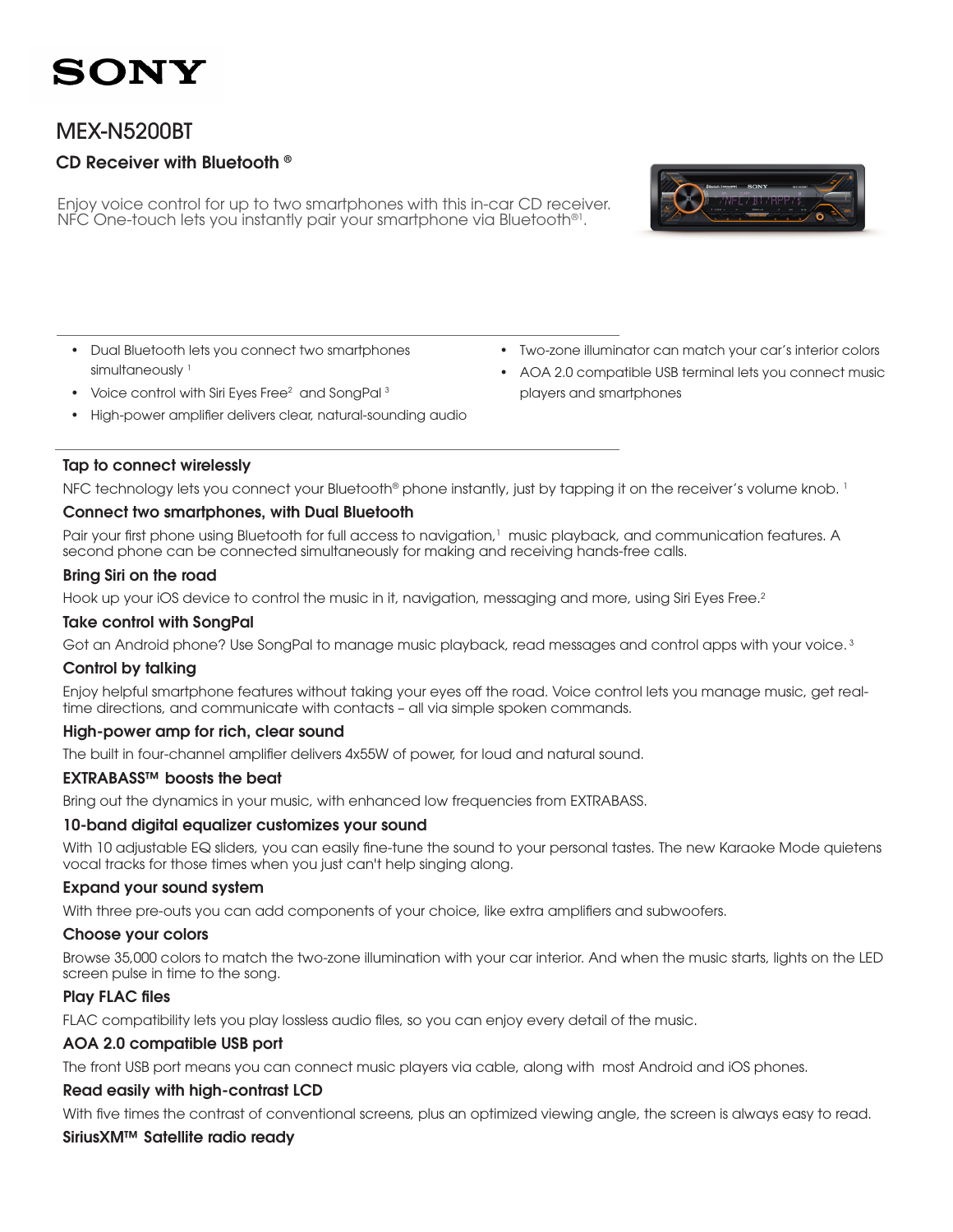# **SONY**

The on-board SiriusXM™ connector simplifies satellite radio installation by eliminating compatibility issues and providing direct connection to the latest platform of tuners. 4

#### Works with Pandora (iOS and Android™)

Pandora® is the leading internet radio service, giving people music they love anytime, anywhere, through personalized radio stations.<sup>5</sup> The receiver provides complete access to your Pandora account using most iPhone®, Android™ or Blackberry® phones.

#### **Specifications**

| BT Spec.                                |                           | Level Adjustment                         | Yes $(-8dB - +18dB)$      |  |  |
|-----------------------------------------|---------------------------|------------------------------------------|---------------------------|--|--|
| Secure Simple<br>Pairing                | Yes                       | <b>Amp &amp; General Feature</b>         |                           |  |  |
| Version                                 | 3.0                       | Aux-In                                   | Yes (Front)               |  |  |
| <b>Bluetooth Audio Feature</b>          |                           | <b>Balance</b>                           | Yes                       |  |  |
| <b>Audio Codec</b>                      | SBC, AAC                  | <b>Bass/Treble</b>                       | Yes                       |  |  |
| <b>Audio Level</b>                      |                           | EQ                                       | Yes $(EQ10)$              |  |  |
| Adjustment                              | Yes $(-6dB - +6dB)$       | <b>EXTRA BASS</b>                        | Yes $(1,2)$               |  |  |
| <b>CUE/REV</b>                          | Yes                       | Fader                                    | Yes                       |  |  |
| Meta Data                               | Yes                       | <b>High Pass Filter</b>                  | Yes (80/100/120)          |  |  |
| Indication                              |                           | Low Pass Filter                          | Yes (80/100/120)          |  |  |
| <b>PAUSE</b>                            | Yes                       | <b>Output Power</b><br>(40hm, 1kHz, 16V) | 55W                       |  |  |
| $TRACK +/-$                             | Yes                       | Pre Out                                  | x <sub>3</sub>            |  |  |
| <b>Bluetooth Feature</b>                |                           | Sirius/XM                                |                           |  |  |
| # of records<br>connected               | 9 (HFP+Audio)             | Connector                                | Yes                       |  |  |
| Call history (# of)                     | Yes (20 numbers via PBAP) | Sub Out                                  | Yes                       |  |  |
| Call history browse<br>with PBAP        | Yes (Combined call)       | Sub Woofer adjust<br>(LEVEL)             | Yes                       |  |  |
| Call Volume Level<br>Control            | Yes                       | <b>Subwoofer Direct</b><br>Connection    | Yes (Easy)                |  |  |
| <b>Connection Status</b><br>(maximum #) | (2HFP+1Audio)             | <b>Sub Woofer Phase</b>                  | Yes                       |  |  |
|                                         |                           | <b>USB</b>                               | Yes (Front)               |  |  |
| Echo/Noise<br>Canceler                  | Yes (mode1/mode2)         | <b>Display Panel</b>                     |                           |  |  |
| External                                | Supplied                  | Auto off mode                            | Yes                       |  |  |
| microphone                              |                           | Dimmer Adjust                            | Yes (On/Off/AT/Clock)     |  |  |
| Internal ringtone                       | 2016 Sony Mobile Ringtone | Key Illumination<br>Initial              | Rainbow                   |  |  |
| Last dialed call                        | Yes                       | Sound and Color                          |                           |  |  |
| <b>MIC GAIN</b><br>Adjustment           | Low/Mid/Hi                | Synchronization<br>Other features        | Yes                       |  |  |
| Phonebook<br><b>Access via PBAP</b>     | Yes                       | Card Remote ():                          | RM-X231, (Option: RM-X8S) |  |  |
| RF ON/OFF                               | Yes                       | Option                                   |                           |  |  |
| Ring alert select                       | Internal / Cellular       | CD lock mode                             | Yes                       |  |  |
| Ring volume level<br>control            | Yes                       | <b>Clock</b><br>Configurable             | 12H                       |  |  |
| <b>Voice Control</b>                    | Yes                       | <b>Steering Wheel</b><br>Remote Input    | Yes                       |  |  |
| Profile                                 |                           | Detachable Panel                         | Detachable                |  |  |
| A <sub>2</sub> DP                       | Yes (version1.3)          | <b>Steering Wheel</b>                    | Yes                       |  |  |
| <b>AVRCP</b>                            | Yes (version 1.3)         | Remote Input                             |                           |  |  |
| <b>HFP</b>                              | Yes (version1.6)          | Auto-paring for<br><b>iOS</b> devices    | Yes                       |  |  |
| PBAP                                    | Yes                       | <b>Device Name</b>                       | MEX-N5200BT               |  |  |
| SPP                                     | Yes                       | <b>Network Carrier</b>                   |                           |  |  |
| <b>AUX</b> in Feature                   |                           | Information                              | Yes                       |  |  |
|                                         |                           |                                          |                           |  |  |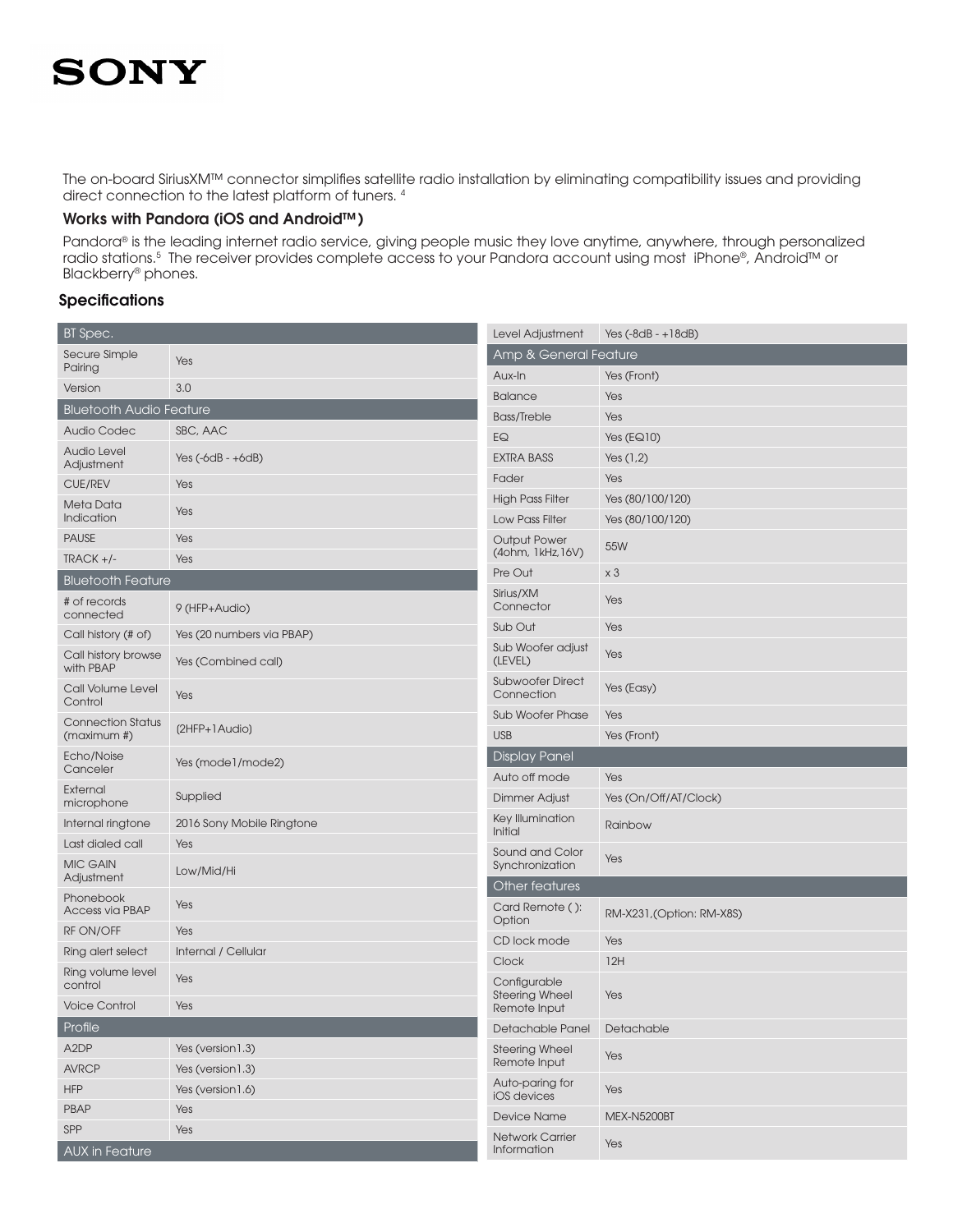## **SONY**

| Pandora Link (BT)                                   | Yes                                                      | Maximum output                              |                                                                                                              |
|-----------------------------------------------------|----------------------------------------------------------|---------------------------------------------|--------------------------------------------------------------------------------------------------------------|
| Siri Eyes Free Mode                                 | Yes                                                      | power (4ohm,<br>1kHz, 16V)(W)               | 55                                                                                                           |
| <b>SMS Indication</b>                               | Yes                                                      | Preout impedance                            |                                                                                                              |
| SongPal (Android)                                   | Yes                                                      | (ohms)                                      | 220                                                                                                          |
| SongPal (iOS)                                       | Yes                                                      | Preout output<br>level(V)                   | $\overline{2}$                                                                                               |
| Security screw<br>(Applying term                    | Yes                                                      | Specifications chart / Tuner                |                                                                                                              |
| Limited)                                            |                                                          | FM: Channel                                 |                                                                                                              |
| Panel Design                                        |                                                          | separation (dB)                             | 50 dB                                                                                                        |
| Display color<br>(Color Variation/<br>Nega or Posi) | <b>Black color/Negative</b>                              | FM: Frequency<br>response (Hz)              | $20 - 15k$                                                                                                   |
| <b>Display Device</b>                               | LCD (with Acryl)                                         | FM: S/N ratio<br>$(mono)$ $(dB)$            | 73 dB (mono)                                                                                                 |
| (LCD/FL/OEL/TFT)<br>Key Illumination                | Variable (2-Zone)                                        | FM: Selectivity (400<br>kHz) (dB)           | 75 dB                                                                                                        |
| <b>USB Shutter</b>                                  | Yes                                                      | FM: Tuning range                            |                                                                                                              |
| <b>Feature &amp; Device</b>                         |                                                          | (MHz)                                       | 87.5-107.9                                                                                                   |
| <b>EXTRA BASS</b>                                   | Yes $(1,2)$                                              | FM: Usable                                  |                                                                                                              |
| <b>Tuner Feature</b>                                |                                                          | sensitivity (75 ohm)<br>(dBf)               | 8 dBf                                                                                                        |
| Preset                                              | <b>FM18 / AM12</b>                                       | MW: Tuning                                  | 530-1710                                                                                                     |
| <b>RDS / EON</b>                                    | Yes (RBDS)                                               | range(kHz)                                  |                                                                                                              |
| <b>NFC Feature</b>                                  |                                                          |                                             | USB Mass Strage Device Control Feature                                                                       |
| NFC One-touch                                       |                                                          | <b>Maximum Current</b>                      | 1A                                                                                                           |
| connection                                          | Yes                                                      | CODEC (for USB)                             | MP3, WMA, FLAC                                                                                               |
| Accessories                                         |                                                          | <b>Jump Mode</b>                            | Yes                                                                                                          |
| Supplied<br>Accessories                             | Warranty card<br>Trim Ring (Collar) (Black, Not Painted) | List Browsing<br>(Folders/Files)            | Yes                                                                                                          |
| Other features                                      |                                                          | Pause                                       | Yes                                                                                                          |
| Ant connector                                       | <b>JASO</b>                                              | Repeat                                      | ALL/TRACK/ALBUM                                                                                              |
| Cosmetic Print                                      |                                                          | <b>Resume Play</b>                          | Yes                                                                                                          |
| **Wx4                                               | 55                                                       | Shuffle                                     | OFF/ALBUM/DEVICE                                                                                             |
| <b>Bluetooth logo</b>                               | Yes                                                      | USB-capable                                 |                                                                                                              |
| <b>Cosmetic Sticker</b>                             | Sticker (Dual Bluetooth, PANDORA), 5 months              | <b>USB Android</b><br><b>Open Accessory</b> | Yes $(2.0)$                                                                                                  |
| IR                                                  | Yes                                                      | Protocol                                    |                                                                                                              |
| Other logos                                         | NFC logo                                                 | <b>USB Mass Storage</b><br>Device           | Yes                                                                                                          |
| Phone mark icon<br>(Green/Red)                      | Yes on "CALL" Key                                        | <b>USB Media Transfer</b><br>Protocol       | Yes                                                                                                          |
| Product name                                        | Yes                                                      | Weights and Measurements                    |                                                                                                              |
| Sirius/XM Ready<br>Logo                             | Yes                                                      | <b>Dimensions</b><br>(Approx.)              | 178 x 50 x 177mm (W x H x D)<br>Mounting dimensions: $182 \times 53 \times 160$ mm (W $\times$ H $\times$ D) |
| USB jack logo<br>(Trident)                          | Yes                                                      | Weight (Approx.)                            | $1.2$ kg                                                                                                     |
| Instruction Manual Language                         |                                                          | iPod Control Feature                        |                                                                                                              |
| English                                             | Yes                                                      | CODEC (for iPod)                            | Depend on iPod                                                                                               |
| French                                              | Yes                                                      | Pandora Link (BT)                           | Yes                                                                                                          |
| <b>Safety Standard</b>                              |                                                          | Pause                                       | Yes                                                                                                          |
| <b>DHHS</b>                                         | Yes                                                      | Repeat                                      | All, Track                                                                                                   |
| <b>FCC</b>                                          | Yes                                                      | <b>Resume Play</b>                          | Yes                                                                                                          |
| Specifications chart / General                      |                                                          | Shuffle                                     | Off, Track                                                                                                   |